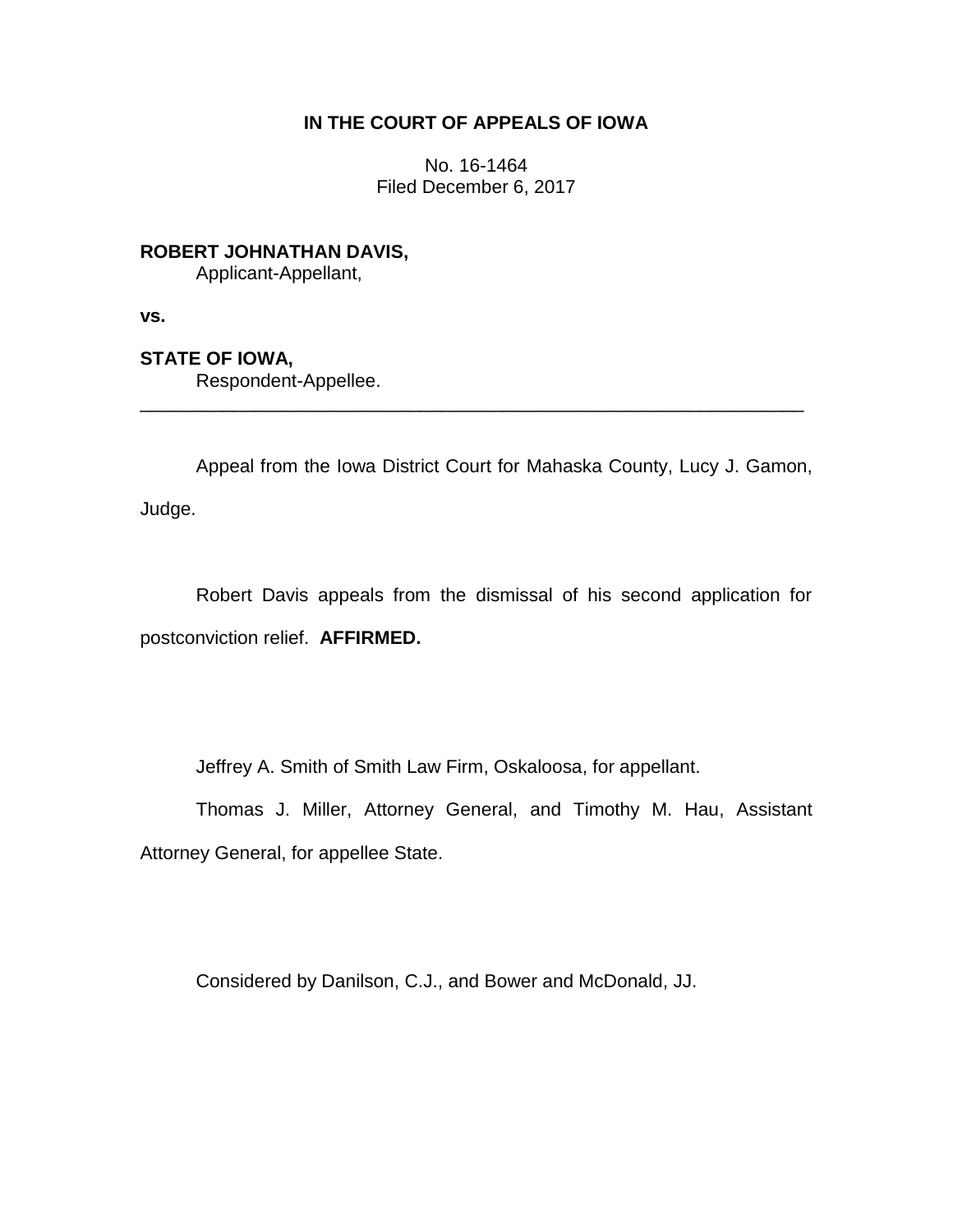## **DANILSON, Chief Judge.**

Robert Davis appeals from the dismissal of his second application for postconviction relief. We find no error and affirm.

After a jury trial, Davis was convicted of six counts of sexual abuse. He was sentenced on November 21, 2008. His convictions and sentence were affirmed on appeal. *State v. Davis*, No. 08-1942, 2009 WL 4116322, at \*5-6 (Iowa Ct. App. Nov. 25, 2009). His application for further review was denied, and procedendo issued on March 11, 2010.

Davis's first application for postconviction relief was denied, and we affirmed the denial on appeal. *Davis v. State*, No. 12-0436, 2013 WL 530577, at \*1-2 (Iowa Ct. App. Feb. 13, 2013).

Davis filed this second application for postconviction relief on October 17, 2013, more than three years after procedendo issued following his direct appeal. The district court dismissed the application as time barred, and Davis appeals.

"Generally, postconviction relief proceedings are reviewed for correction of errors at law." *Reilly v. Iowa Dist. Ct.*, 783 N.W.2d 490, 493 (Iowa 2010).

We find no error in the summary dismissal of Davis's application. *See* Iowa Code § 822.6 (2013) (allowing summary dismissal where no purpose would be served by further proceedings). Because this application for postconviction relief was filed more than three years after procedendo issued, it is time barred unless the application raises "a ground of fact or law that *could not have been raised* within the applicable time period." *See id.* § 822.3 (emphasis added) (stating "applications must be filed within three years from . . . the date the writ of procedendo is issued" but "this limitation does not apply to a